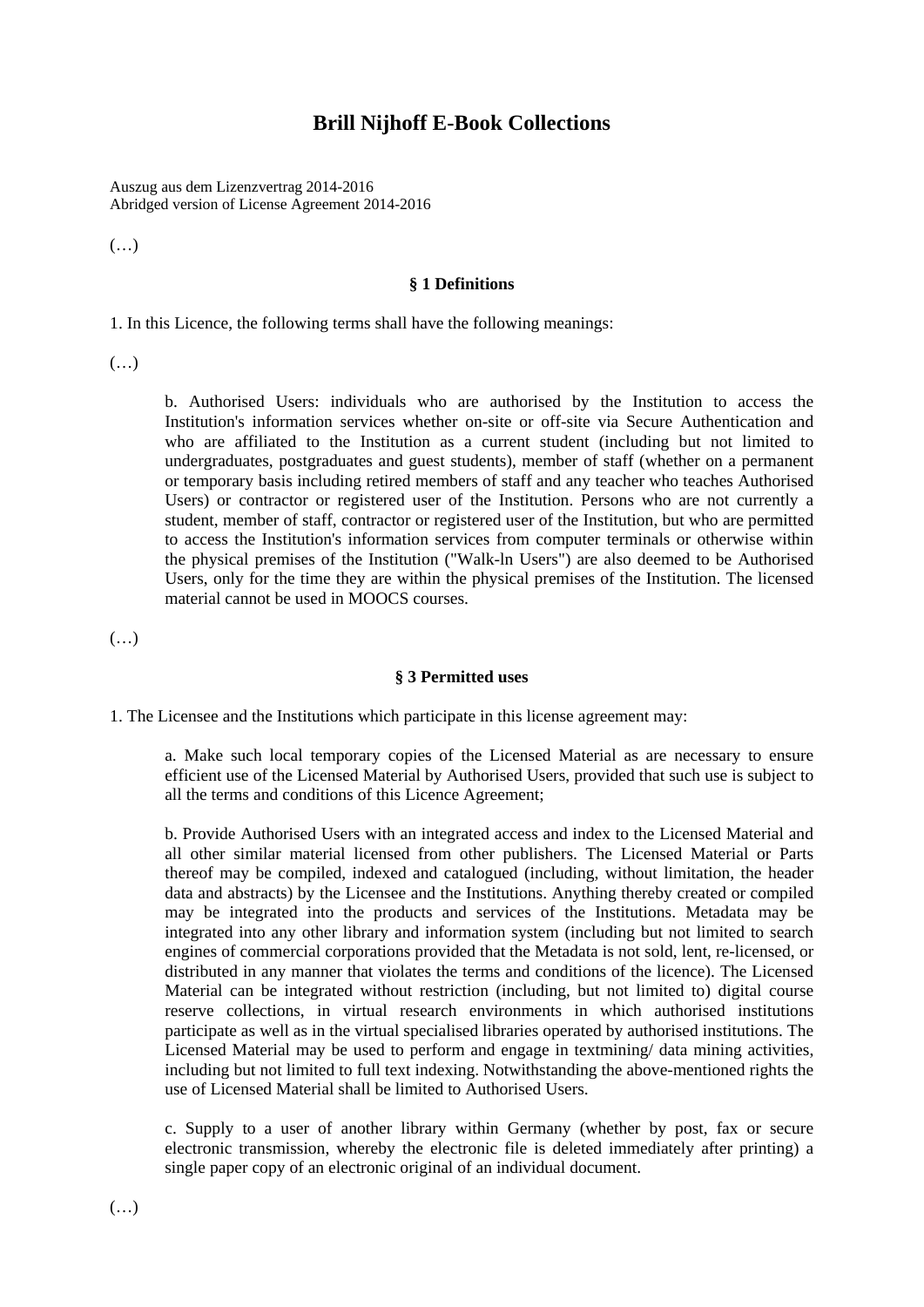## e. Allow Authorised Users to:

- Access the Licensed Material by Secure Authentication in order to search, retrieve, display and view the Licensed Material;

- Electronically save Parts of the Licensed Material;

- Print out single copies of Parts of the Licensed Material;

- Incorporate Parts of the Licensed Material in printed and electronic course packs, study packs, resource lists and in any other material (including but not limited to multi-media works) and/or in virtual and managed environments (including but not limited to virtual Learning environments, managed learning environments, virtual research environments and library environments) hosted on a Secure Network. Each item shall carry appropriate acknowledgement of the source, listing title and author. Course packs in non-electronic non-print perceptible form, such as Braille, may also be offered to Authorised Users;

- Incorporate Parts of the Licensed Material in printed or electronic form in assignments and portfolios, theses and in dissertations ("the Academic Works"), including reproductions of the Academic Works for personal use and library deposit. Reproductions in printed or electronic form of Academic Works may be provided to sponsors of such Academic Works. Each item shall carry appropriate acknowledgement of the source;

- Provide single printed or electronic copies of single Parts of the Licensed Material at the request of other individual Authorised Users;

- Provide single printed or electronic copies of single Parts of the Licensed Material to third-party colleagues for their scholarly or research use within the context of collaborative research;

- Display, download and print Parts of the Licensed Material for the purpose of promotion of the Licensed Material, testing of the Licensed Material, or for training other Authorised Users;

- Publicly display or publicly perform Parts of the Licensed Material as part of a presentation at a seminar, conference, or workshop, or other such similar activity;

- Make such copies of training material and network such training material as may be required for the purpose of using the Licensed Material in accordance with this Licence Agreement;

- Deposit in perpetuity the learning and teaching objects as referred to in § 3.1.b on servers operated by the Institution. The use of such material shall be limited to Authorised Users.

(…)

#### **§ 4 Restrictions**

1. Save as provided herein, Licensee, the Institutions and Authorised Users may not:

a. Sell or resell the Licensed Material unless the Licensee, an Institution or an Authorised User has been granted prior written consent by the Publisher to do so;